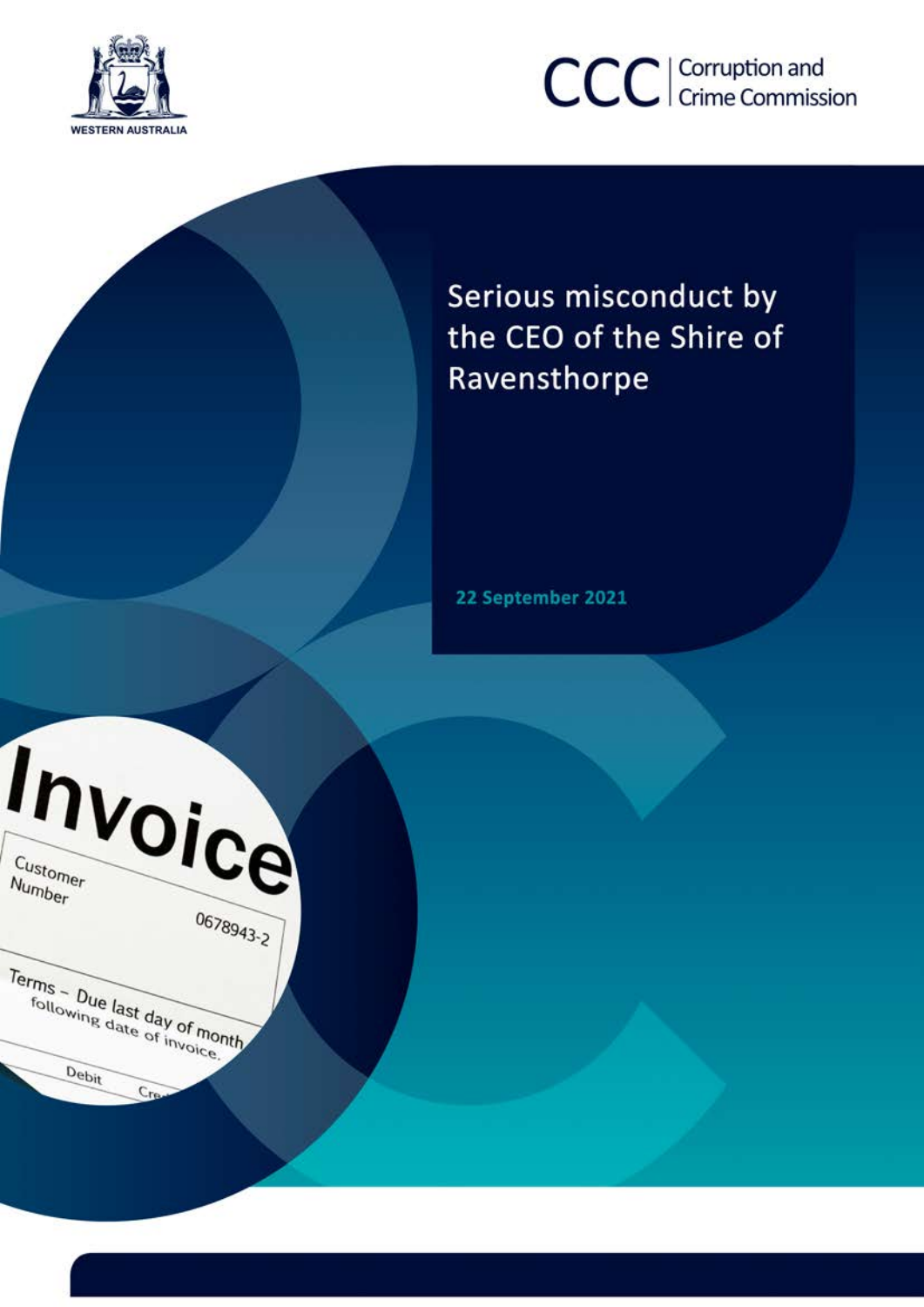#### **ISBN: 978-0-6488863-8-9**

© 2021 Copyright in this work is held by the Corruption and Crime Commission (the Commission). Division 3 of the *Copyright Act 1968* (Cth) recognises that limited further use of this material can occur for the purposes of 'fair dealing', for example, study, research or criticism. Should you wish to make use of this material other than as permitted by the *Copyright Act 1968* please write to the Commission at the postal address below.

This report and further information about the Commission can be found on the Commission website at www.ccc.wa.gov.au.

#### **Corruption and Crime Commission**

| <b>Postal Address</b> | <b>PO Box 330</b><br>Northbridge Post Shop                        | Email               | info@ccc.wa.gov.au                      |
|-----------------------|-------------------------------------------------------------------|---------------------|-----------------------------------------|
|                       | WA 6865                                                           | <b>Website</b>      | www.ccc.wa.gov.au                       |
| <b>Telephone</b>      | (08) 9215 4888<br>1800 809 000                                    | Twitter             | @CCCWestAus                             |
|                       | (toll free for callers<br>outside the Perth<br>metropolitan area) | <b>Office Hours</b> | 8.30 am to 5.00 pm,<br>Monday to Friday |

**Facsimile** (08) 9215 4884

#### **Special Needs Services**

If you have a speech or hearing difficulty, contact the Commission via the National Relay Service (NRS) on 133 677 for assistance or visit the NRS website, www.relayservice.com.au. NRS is an Australia-wide telephone service available at no additional charge. The Commission's toll-free number is 1800 809 000.

If your preferred language is a language other than English, contact the Translating and Interpreting Service (TIS) for assistance on 13 14 50. TIS provides a free, national, 24 hours a day, seven days a week telephone interpreting service. TIS also provide on-site interpreters for face-to-face interviews by contacting 1300 655 082.



The Corruption and Crime Commission acknowledges the Traditional Owners of the land on which we work, the Whadjuk people of the Noongar nation. We pay our respect to their elders; past, present and emerging.

Image credit: This artwork was painted by Corruption and Crime Commission staff under the guidance of Justin Martin from Djurandi Dreaming.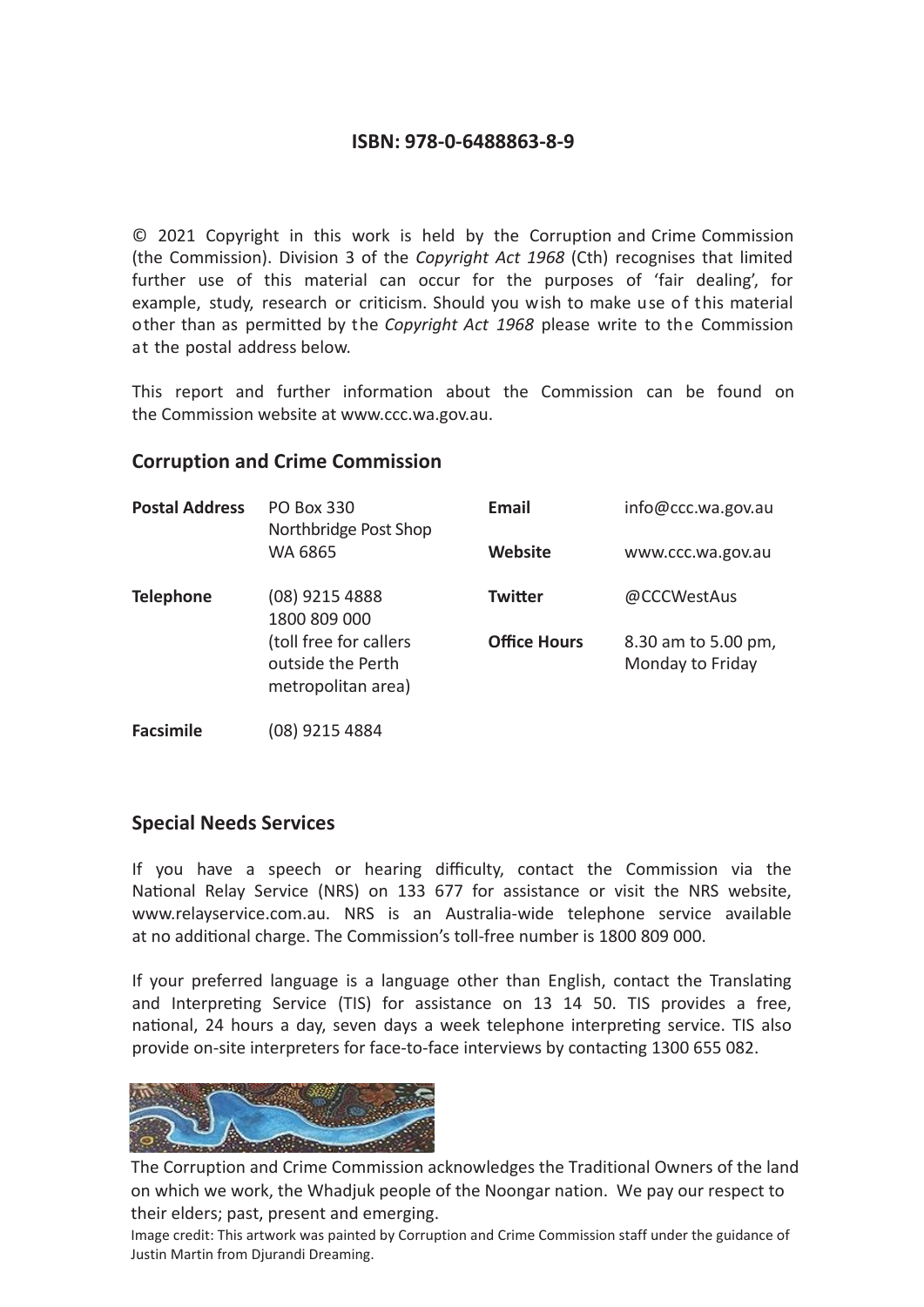# **TABLE OF CONTENTS**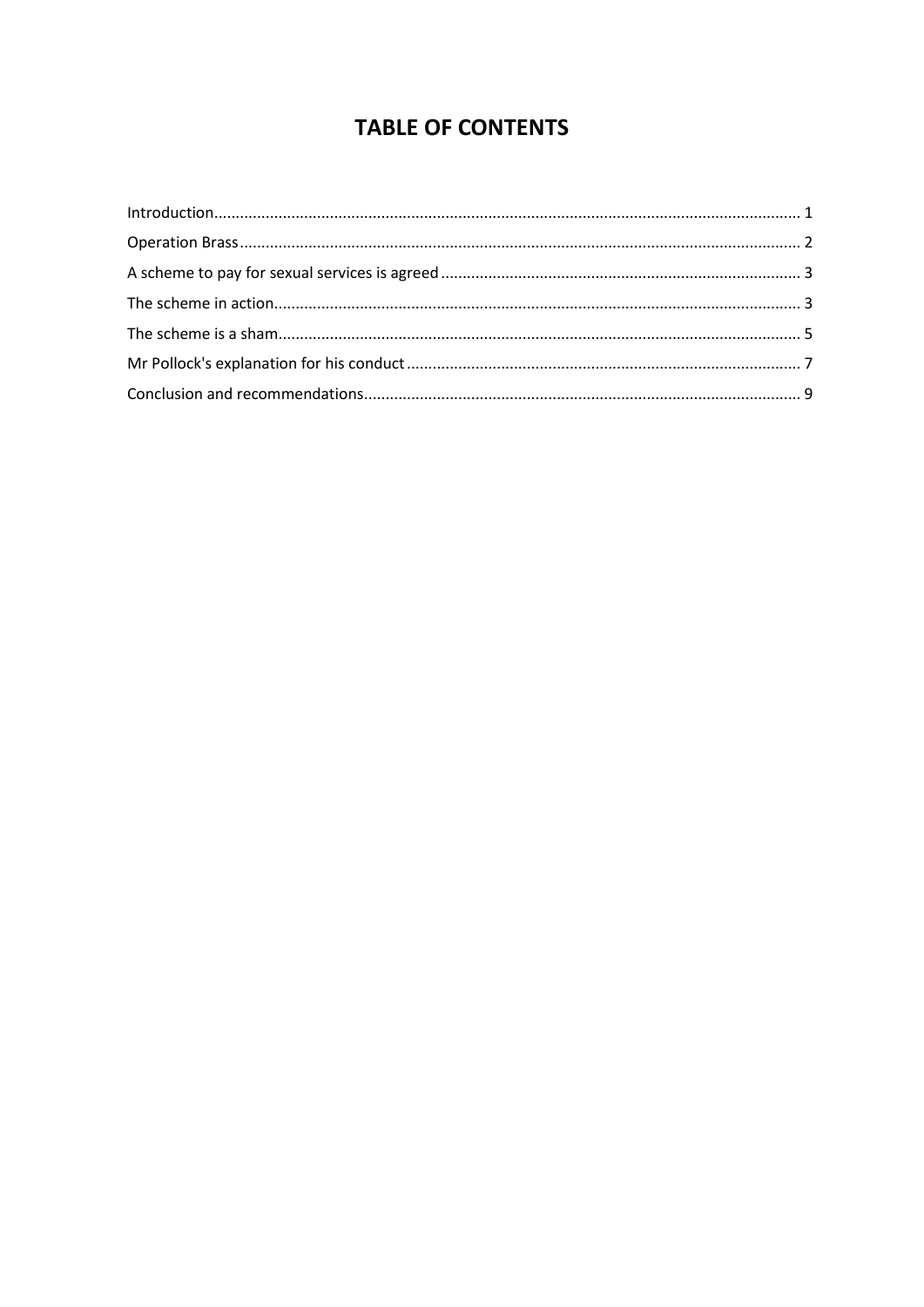### <span id="page-3-0"></span>**Introduction**

- $[1]$ The Commission has tabled a number of reports in recent years about men in positions of authority or influence misusing public funds for sexual gratification. This report is about another.
- $\lceil 2 \rceil$ The Shire of Ravensthorpe is a local government situated half way between Albany and Esperance. The population is less than 2000. It encompasses the towns of Ravensthorpe and Hopetoun, together with the Fitzgerald River National Park. It is governed by a council. It has a Chief Executive Officer (CEO) and staff to carry out its functions.
- $\lceil 3 \rceil$ Under the division of responsibilities in the *Local Government Act 1995* a council must put its trust in a CEO to act honestly and at all times steadily in the best interests of the local government.
- $[4]$ Mr Gavin Charles Pollock was appointed CEO of the Shire of Ravensthorpe on 22 February 2019. He had a long career in local government. He was previously CEO of the Shire of Pingelly. Before that he had worked in managerial positions in Port Hedland, Chittering and Coolgardie. On 13 September 2021 the Council unanimously terminated his employment.
- $[5]$ Procurement of goods and services is a corruption risk, mitigated by controls. A CEO may have more latitude to manipulate procurement processes, but if controls are robust, eventually misconduct will be exposed.
- $[6]$ For more than a year from March 2020, Mr Pollock embarked on a scheme to pay a sex worker for services using Ravensthorpe funds. He created false invoices on his office computer, printed them off, had purchase orders prepared and then authorised seven payments totalling \$54,850. Mr Pollock had prepared two further invoices for September and October 2021 totalling \$13,530. Commission action prevented Mr Pollock from presenting these invoices for payment.
- $[7]$ Ravensthorpe is not a wealthy Shire. It put its trust in Mr Pollock to guide them well and do what is right, not spend its money on sexual pleasure.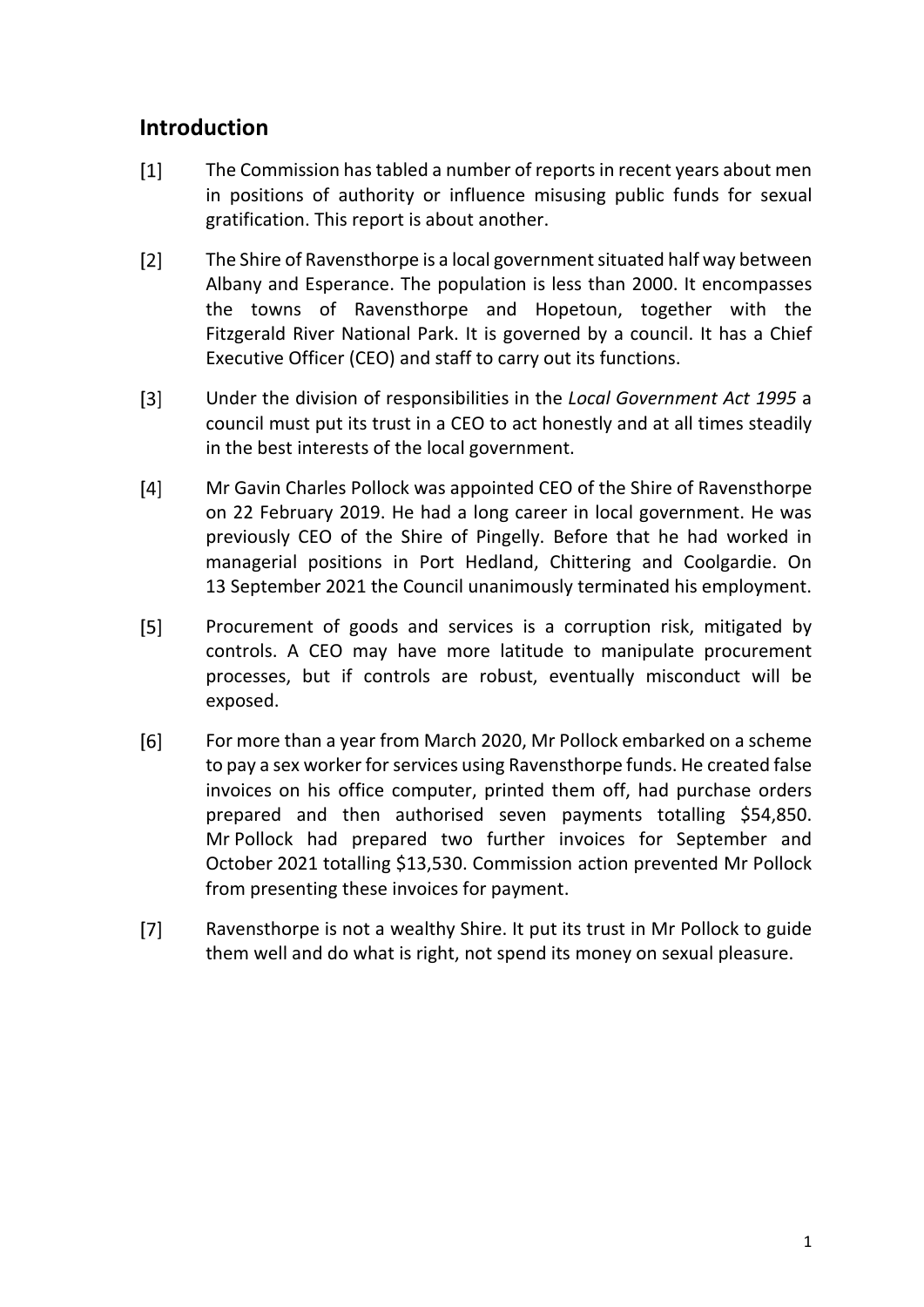# <span id="page-4-0"></span>**Operation Brass**

- $[8]$ A CEO has primary responsibility for corruption prevention. What happens when a CEO is the person suspected of misconduct? The Commission may act on an allegation or its own motion to investigate. No-one is immune from scrutiny.
- $[9]$ On 13 July 2021, the Commission commenced an investigation, code named Operation Brass into allegations made against the Ravensthorpe CEO Mr Pollock.
- $[10]$ As part of that investigation, on 18 August 2021 the Commission executed search warrants on the Ravensthorpe offices and seized electronic devices and records. Mr Pollock was present at the searches and later spoke on radio saying 'we are trying to do the best we can for our communities. I don't think any of us are in it for any other reason'.<sup>[1](#page-4-1)</sup>
- $[11]$ The Commission analysed material it had received under compulsory notices to produce documents and under the search warrants. A decision was made to concentrate on one allegation first, that Mr Pollock had corruptly used Ravensthorpe funds to pay a sex worker.
- $[12]$ Private examinations were held on 1 and 2 September 2021. One person examined was the sex worker. She is not a public officer. She was open and forthcoming in evidence and the Commission has concluded there is no public benefit in identifying her. She will be named in this report as Ms E. Ms E holds an ABN for a business name which in this report will be named as Kappa Productions, a pseudonym.
- $[13]$ Kappa Productions was the vehicle used as the apparent supplier of services to Ravensthorpe. Ms E had used the business name Kappa Productions for promotional and other work. It had no employees.
- $[14]$ Ms E gave evidence on oath. Her evidence was clear and cogent. In the Commission's opinion she was honest and forthright, on occasion admitting or volunteering information that did not reflect well on her.
- $[15]$ The Commission is not a court. Its opinions do not have legal consequences. Nevertheless an opinion of misconduct is likely to have serious reputational and other damage to a person. So the Commission approaches its fact finding task cautiously.
- $[16]$ Where possible the Commission strives not to form an opinion when the evidence is solely oath against oath.

<span id="page-4-1"></span> <sup>1</sup> Radio interview, 6PR, 19 August 2021.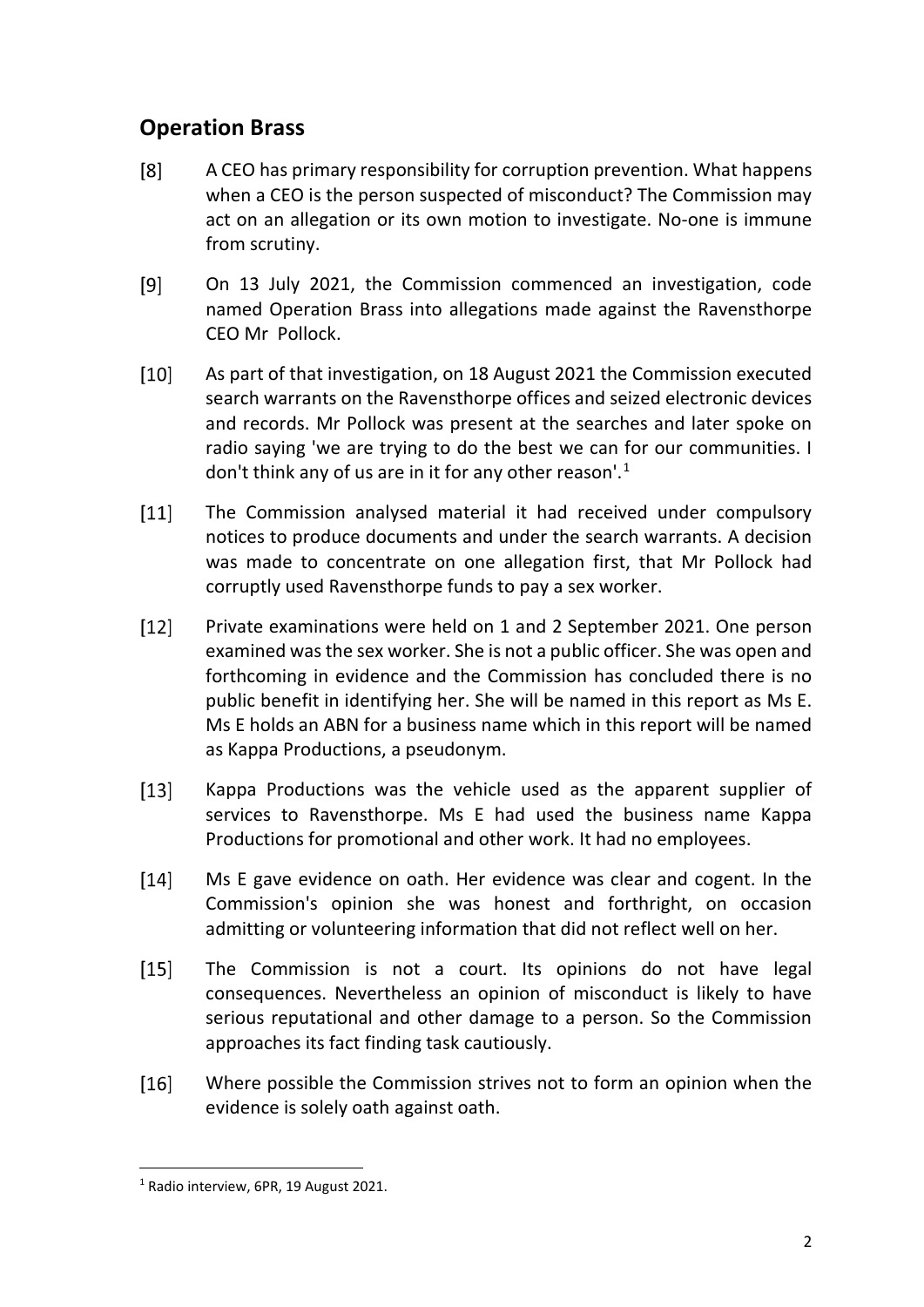- $[17]$ In this investigation however, Ms E's evidence has been amply corroborated by contemporary documentary evidence, digital forensic evidence and lawfully intercepted and other electronic communications.
- $[18]$ Importantly Mr Pollock's evidence on key matters is substantially the same as Ms E's evidence. Mr Pollock was also a witness whom the Commission regards as essentially honest in that he accepted all the material facts. He gave an explanation for his conduct which will be discussed later in this report.

### <span id="page-5-0"></span>**A scheme to pay for sexual services is agreed**

- $[19]$ Mr Pollock has been a client of Ms E for sexual services for about five years. From Ms E's point of view it was purely a client relationship. There has never been any romantic relationship.
- $[20]$ In 2020, Mr Pollock suggested an arrangement to pay for future sexual services. Ms E would become a supplier to Ravensthorpe for what was to be described as administrative and related services. Mr Pollock asked Ms E whether she had a business and if she would be comfortable receiving funds via bank transfers. Ms E nominated Kappa Productions. She mentioned that she was uncomfortable and 'I guess he just justified it in his own way he could use the funds how he saw fit'.<sup>[2](#page-5-2)</sup> However Ms E overcame her discomfort and agreed to the arrangement. Ms E said that of the funds transferred for future bookings 'some of the funds were for myself. Some of the funds were for other escorts'.<sup>[3](#page-5-3)</sup>

# <span id="page-5-1"></span>**The scheme in action**

- $[21]$ The description of the scheme which follows is based on documents including bank statements, together with the evidence of Mr Pollock and Ms E.
- $[22]$ A supplier form is a standard form for information required by Ravensthorpe from those who wish to do business with the Shire. On 9 March 2020, Mr Pollock sent Ms E by email a copy of a supplier form for her to complete. She returned it by email a few hours later. It contained among other things details of her business bank account.
- $[23]$ After he received the supplier form, Mr Pollock emailed the Ravensthorpe finance officer with a copy and a request 'Can you please set up this new creditor'.[4](#page-5-4)

<span id="page-5-2"></span> $2$  Ms E transcript, private examination, 1 September 2021, p14.

<span id="page-5-3"></span> $3$  Ibid, p15.

<span id="page-5-4"></span><sup>4</sup> Email from Mr Pollock to finance officer, 9 March 2020.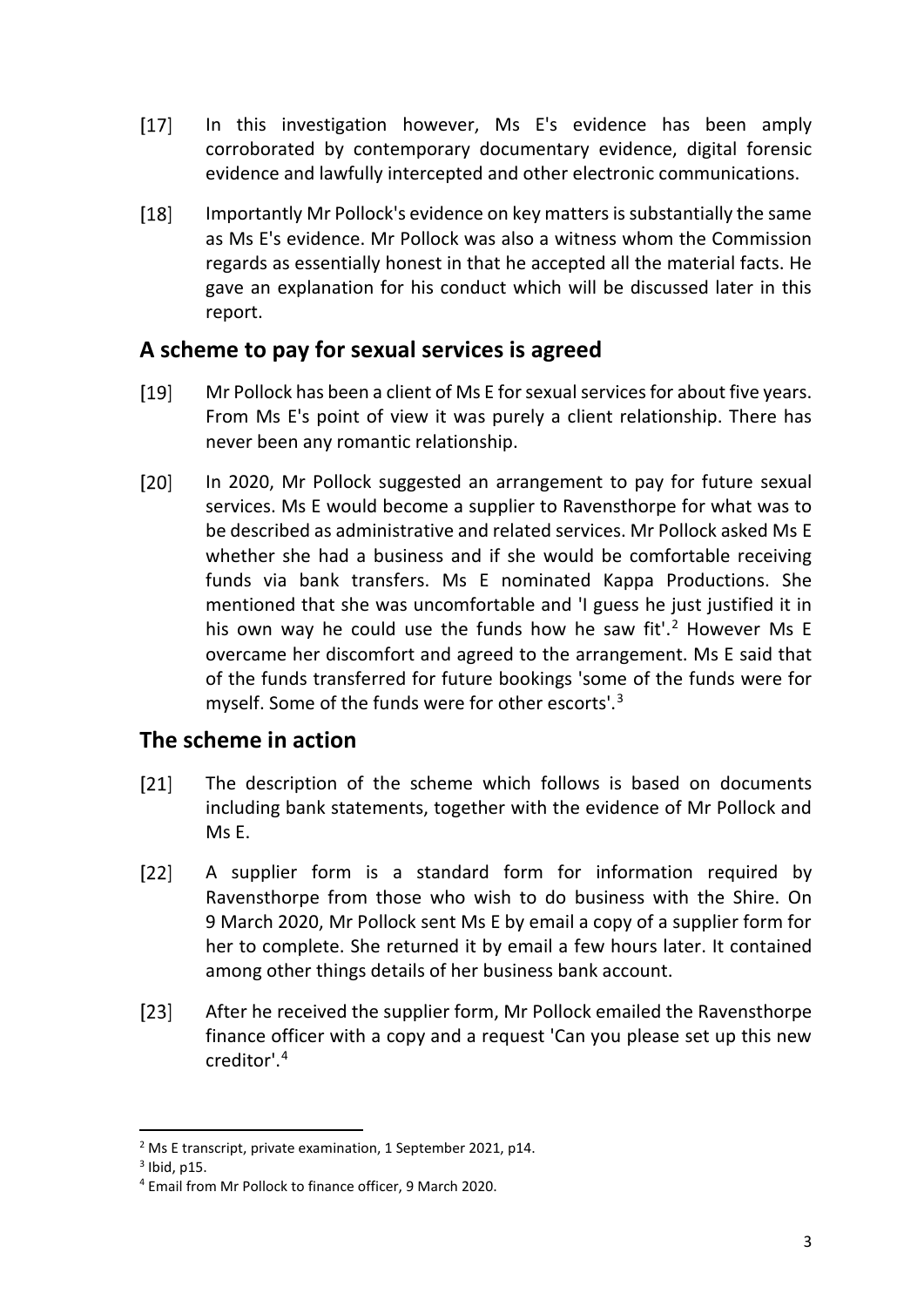$[24]$ This was done immediately and Mr Pollock notified. Within an hour, Mr Pollock emailed Ms E:

> *Please find attached a purchase order for 6 weeks of services relating to Administrative Support and Research Assistance.*

> *Can you please email me a Tax Invoice for the stated services and I'll arrange a prompt payment for you.*

> *Thank you for your assistance on this matter and I look forward to working together.[5](#page-6-0)*

 $[25]$ The accompanying purchase order<sup>[6](#page-6-1)</sup> reads -

Description

Administrative support and Research assistants [sic]

| Quantity | Unit Value | Line Value |
|----------|------------|------------|
| 168      | \$55       | \$9,240    |
| ΤΟΤΑL    |            | \$9,240    |

- $[26]$ Mr Pollock said that he does not know how to raise a purchase order in the Ravensthorpe system and has never raised one. $<sup>7</sup>$  $<sup>7</sup>$  $<sup>7</sup>$  As no-one else knew</sup> anything about the scheme the obvious conclusion is that Mr Pollock instructed another officer to raise a purchase order and Mr Pollock agreed this was so.<sup>[8](#page-6-3)</sup>
- $[27]$ Two days later on 11 March 2020, Mr Pollock gave a staff member an invoice from Ms E's business. The invoice had been fabricated by Mr Pollock adapting a word document on his office computer. He then printed out a copy and gave it to a finance officer, together with the purchase order. It was processed and \$9,240 was transferred from Ravensthorpe into Ms E's business account.
- $[28]$ Ms E had no role in creating the false invoice and did not see it until Mr Pollock later sent her a copy. From evidence to be discussed later it is open to infer that Mr Pollock sent Ms E copies of invoices so that if there ever was an investigation, Ms E could claim that she had provided legitimate services.
- $[29]$ The invoice described 'Administrative Support and Research Services to the Chief Executive Officer' totalling \$[9](#page-6-4),240.<sup>9</sup>

<span id="page-6-0"></span> <sup>5</sup> Email from Mr Pollock to Ms E, 9 March 2020.

<span id="page-6-1"></span> $6$  Ibid.

<sup>7</sup> Mr Pollock, transcript, private examination, 2 September 2021, p14.

<span id="page-6-3"></span><span id="page-6-2"></span> $8$  Ibid, p16.

<span id="page-6-4"></span><sup>9</sup> Invoice, Kappa Productions to Shire of Ravensthorpe, 11 March 2020.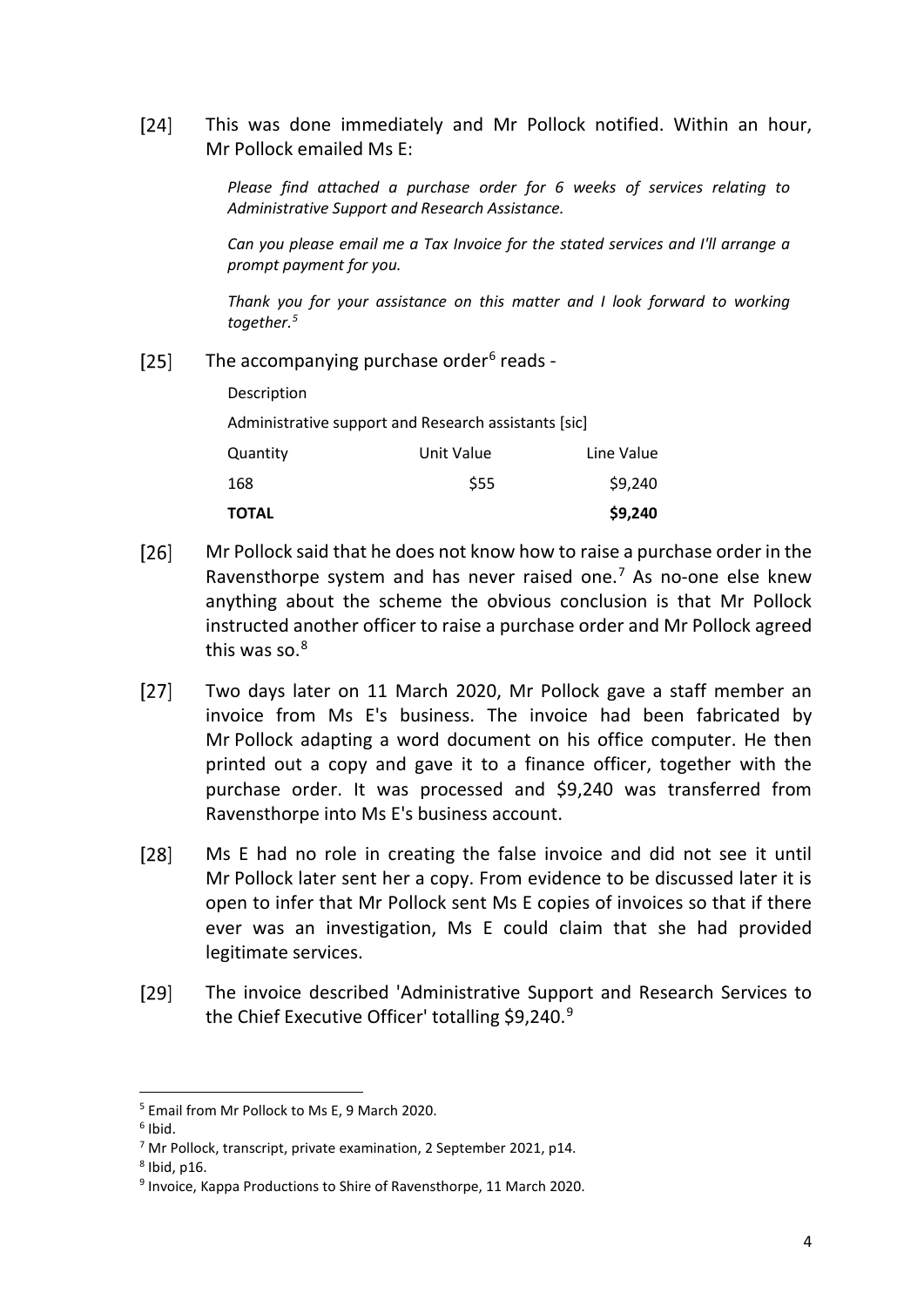$[30]$ Mr Pollock authorised payment which was made to Ms E's business account the same day.

### <span id="page-7-0"></span>**The scheme is a sham**

- $[31]$ It was all a sham. The essence of the scheme which Mr Pollock devised and implemented was to create an apparently legitimate trail of documents to mislead any inquirer such as an auditor that the payments made were in respect of legitimate purchase of services.
- Apart from the completed supplier form, Ms E never created or signed  $[32]$ another document. Mr Pollock created the false invoices, had them processed by Ravensthorpe employees and payment made under his authorisation. Mr Pollock always presented the invoices in paper copy. This was necessary because they had not originated from Ms E (or her email address).
- $[33]$ The sole purpose of the scheme was to provide a fund on which Ms E could draw after providing sexual service for Mr Pollock. Mr Pollock agreed that if he had gone to the Shire President and said I want to spend Ravensthorpe money on a sex worker to assist me, the answer would be  $'no'.<sup>10</sup>$  $'no'.<sup>10</sup>$  $'no'.<sup>10</sup>$
- $[34]$ Between Mr Pollock and Ms E there was never any pretence that this money was for anything other than sex. Ms E would also use the fund to cover the costs when more than one sex worker was engaged or Ms E was otherwise occupied.
- $[35]$ For example, in a SMS of 19 December 2020, after agreeing that 'it' was amazing and thanking Ms E for 'our little play' he enquired 'how much do we have left in the pot?'
- $[36]$ The scheme commenced on 9 March 2020 and Ravensthorpe moneys were transferred to Ms E's business account seven times:

|               | \$54,850 |
|---------------|----------|
| 15 Apr 2021   | \$7,920  |
| 15 Jan 2021   | \$11,990 |
| 26 Nov 2020   | \$6,700  |
| 21 Sep 2020   | \$8,000  |
| 25 June 2020  | \$4,840  |
| 17 March 2020 | \$6,160  |
| 11 March 2020 | \$9,240  |

<span id="page-7-1"></span><sup>&</sup>lt;sup>10</sup> Mr Pollock, transcript, private examination, 2 September 2021, p15.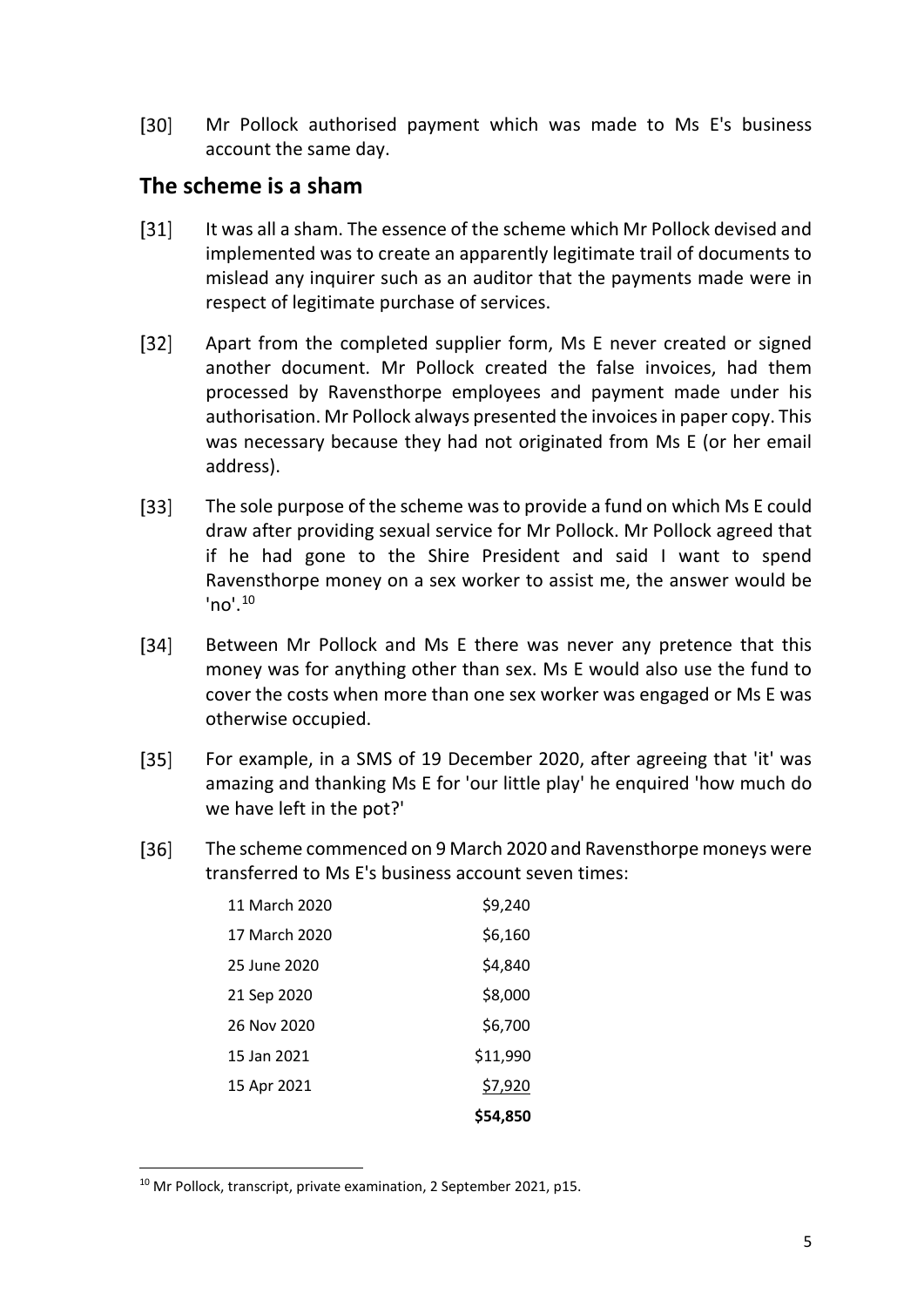$[37]$ When the Commission executed a search warrant on 18 August 2021, two further invoices Mr Pollock had prepared but not yet presented were located:

|             | \$13,530 |
|-------------|----------|
| 21 Oct 2021 | \$4,950  |
| 2 Sep 2021  | \$8,580  |

- $[38]$ To keep up the pretence, the claim for \$8,580 was 'Assistance in document development for standard templates and researching various local government information'.[11](#page-8-0)
- $[39]$ Plans for the use of the money to be obtained through these invoices were explained in a lawfully intercepted telephone call between Mr Pollock and Ms E on 23 July 2021. In the call Mr Pollock explains that he will be in Perth for a full week from 19 September 2021. After discussing possible times of day for a rendezvous Mr Pollock asks Ms E to do a 'little bit of digging of finding a couple of girls'. He mentions that he will also have a look as well and will 'flick you a couple … then you've got a bit of a better idea of tracking the dollars et cetera of what's going on from there'.<sup>[12](#page-8-1)</sup>
- $[40]$ Mr Pollock indicated where he would be staying (the Promenade at the Crown) and suggested they can meet, have a few drinks and work out a rate per day or per hours.
- $[41]$ Mr Pollock suggested that Ms E might 'bring along some cash or something in case we've got someone or something happens'.<sup>[13](#page-8-2)</sup>
- $[42]$ Apparently in reference to the pool of money she was holding in her account Mr Pollock suggested Ms E could withdraw cash and put it aside before she decided 'What I'll do is I'll just leave yours in there and I'll just keep cash and put it in the safe so that way it's ready'.<sup>[14](#page-8-3)</sup>
- $[43]$ Mr Pollock was thinking expansively.
- $[44]$ 'So about a couple, a couple K there just so we can muck around with whatever across that period … Just makes it a bit easier and that payment will go through into your account most probably early September so we will just let it sit from there … and the invoice and et cetera, I'll send you a copy of all that so you've got all that for your own records.' [15](#page-8-4)

<span id="page-8-0"></span> <sup>11</sup> Invoice, Kappa Productions to Shire of Ravensthorpe, 2 September 2021.

<span id="page-8-1"></span><sup>&</sup>lt;sup>12</sup> Mr Pollock, transcript, private examination, 2 September 2021, pp21-22.

<span id="page-8-2"></span><sup>13</sup> Ibid, p23.

<span id="page-8-3"></span><sup>14</sup> Ibid, p23.

<span id="page-8-4"></span> $15$  Ibid, p $24$ .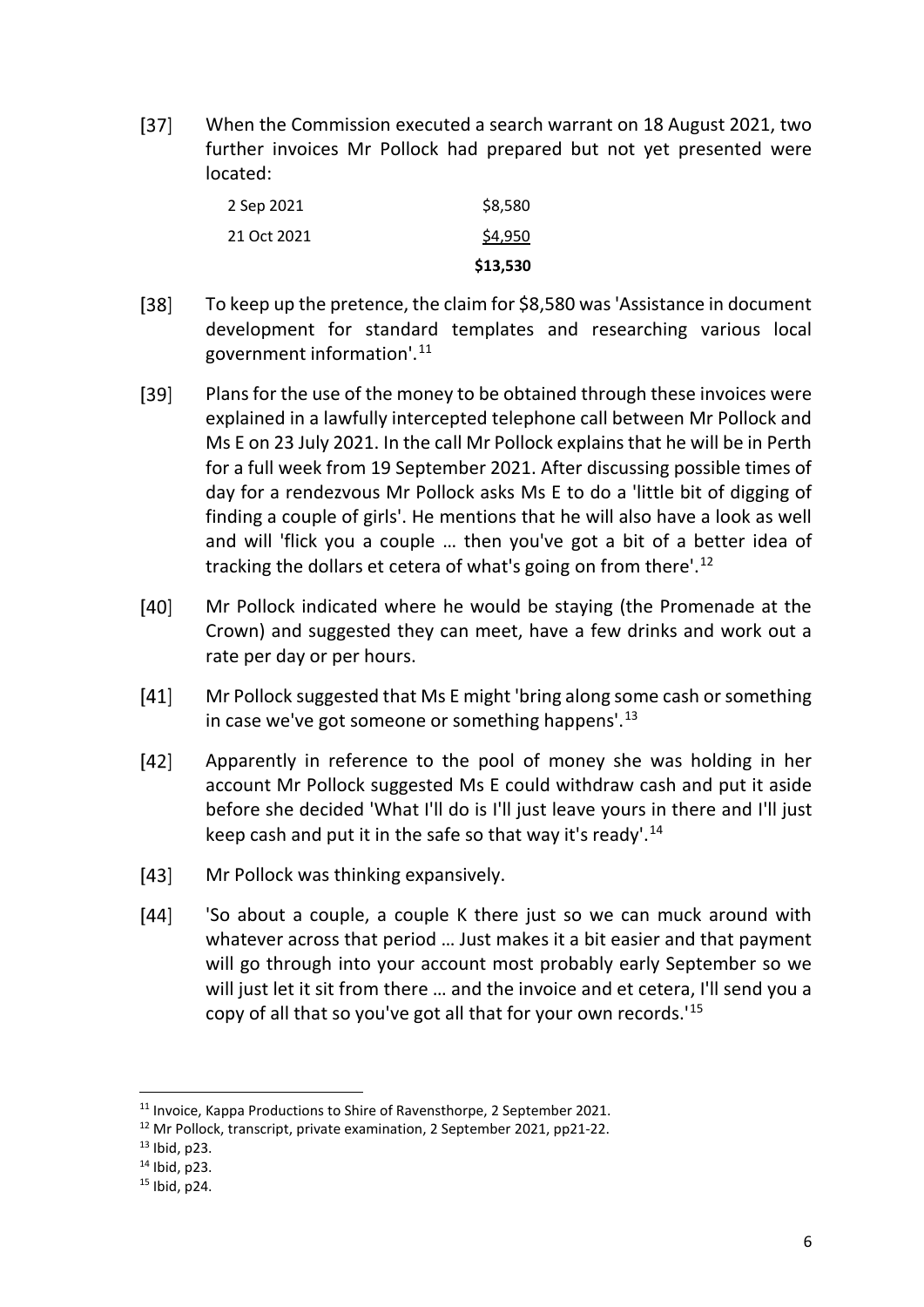- $[45]$ The Commission noted earlier that Mr Pollock's evidence was truthful in its essential elements. However the scheme to use Ravensthorpe funds to pay for sexual services was dishonest in every sense. Mr Pollock did not cease of his own volition but because the Commission investigation made it impossible to continue.
- $[46]$ After the Commission's intervention, Mr Pollock made a futile attempt to continue the deception. Ms E gave evidence that a person giving the name of Steve sent her a text from a number unfamiliar to her and made an arrangement for sexual services.
- $[47]$ On 24 August 2021, she answered a knock on her door expecting Steve. Instead Mr Pollock was present. She told him to leave which he did but after saying 'just remember to say what I've told you to say'.<sup>[16](#page-9-1)</sup> He had previously told Ms E that if anyone asked what she did for him, she should say that the funds were 'for administration purposes'.<sup>[17](#page-9-2)</sup>
- $[48]$ Mr Pollock was unable to recall whether or not he had this conversation because of his emotional state at the time.
- $[49]$ The Commission accepts Ms E's account. The incident occurred after Mr Pollock had been served with a notice to attend for an examination. That notice contained a secrecy notation under the *Corruption, Crime and Misconduct Act 2003* s 99.

# <span id="page-9-0"></span>**Mr Pollock's explanation for his conduct**

- $[50]$ The *Local Government Act 1995* s 5.41 sets out the functions of a CEO which include (d) managing the day to day operations of the local government and (h) ensuring that records and documents of the local government are properly kept for the purposes of the Act and any other written law.
- $[51]$ Under the *Local Government (Financial Management) Regulations 1996* the CEO has duties including for the proper maintenance and security of the financial records (reg 5(1)). His explanation should be seen in this context.
- $[52]$ Mr Pollock did not deny his actions.
- $[53]$ He provided a lengthy explanation for his behaviour in answer to questions from counsel assisting the Commission and from his own counsel.
- $[54]$ The Commission does not accept Mr Pollock's explanation. To explain why, it has been necessary to go into the more salacious details of the

<span id="page-9-1"></span><sup>&</sup>lt;sup>16</sup> Ms E, transcript, private examination, 1 September 2021, p13.

<span id="page-9-2"></span><sup>17</sup> Ibid, p42.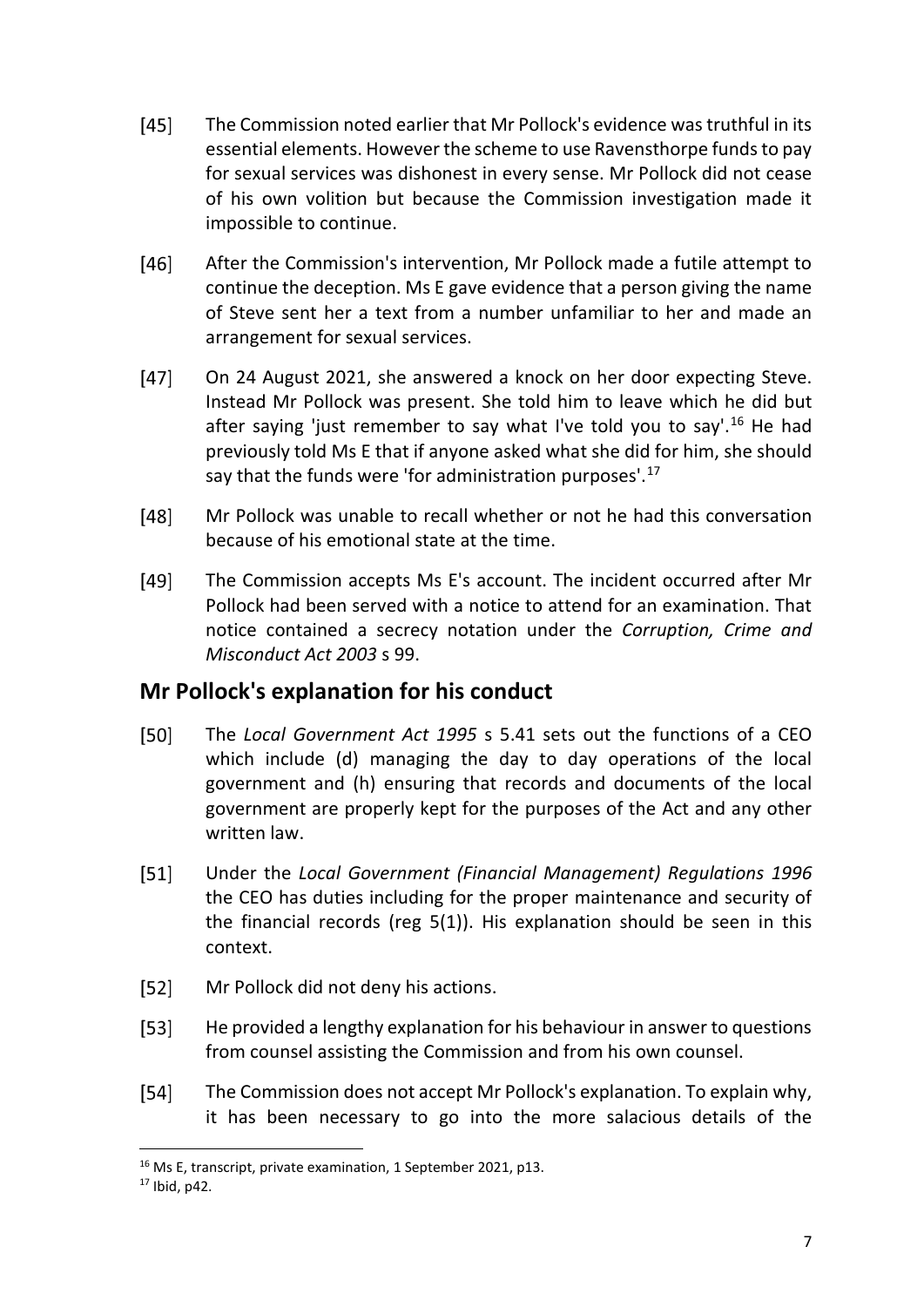arrangement. In any event his explanation even if accepted might explain his conduct but not excuse it. This was no one-off lapse of judgement at a time of great personal stress but a calculated scheme which was active for more than a year until brought to an end by outside intervention.

- $[55]$ The primary motive was to allow Mr Pollock to experience a range of paid sexual experiences with Ms E and others.
- $[56]$ Mr Pollock explained that the reason he requested Kappa Productions to be set up as a new supplier in March 2020 was to supply support services to himself as the CEO, emotional support, and to act as a sounding board. He knew Ms E from his days in Pingelly when he had frequently engaged her for sexual services paying her in cash which he withdrew from his bank account.
- $[57]$ He engaged Ms E to try and assist him to get through issues and workload. He felt he was being undermined within the organisation. Ms E was someone to have a conversation with and not be judged. She was 'smart'. If he had bounced ideas off persons working in the Shire he would have been laughed at.
- $[58]$ Mr Pollock explained he had difficulties in reading and writing from school days and he has struggled with literacy throughout his entire career.
- $[59]$ Mr Pollock was unable to speak with his wife because she was also employed at Ravensthorpe. They had an understanding that they would not talk about work at home.
- $[60]$ Mr Pollock did not have anyone he could trust - someone independent he could bounce things off.
- $[61]$ Mr Pollock admitted the payments were for sexual services and emotional support.
- $[62]$ Mr Pollock described Ravensthorpe as the hardest place he had ever worked in his life. He was not able to trust anyone and it caused him more dramas.
- $[63]$ He sought support where he was not judged. He was able to use Ms E as a sounding board and that gave him confidence to do what he does well - to drive the organisation. It was beneficial for him at times to have a conversation on day-to-day problems. Mr Pollock said he put his heart and soul to do the best for Ravensthorpe and tried to do the best for staff.
- $[64]$ Despite the difficulties and embarrassment of which his literacy problems had caused him throughout his life and despite the fact that he said Ravensthorpe was the hardest place he had ever worked and that he